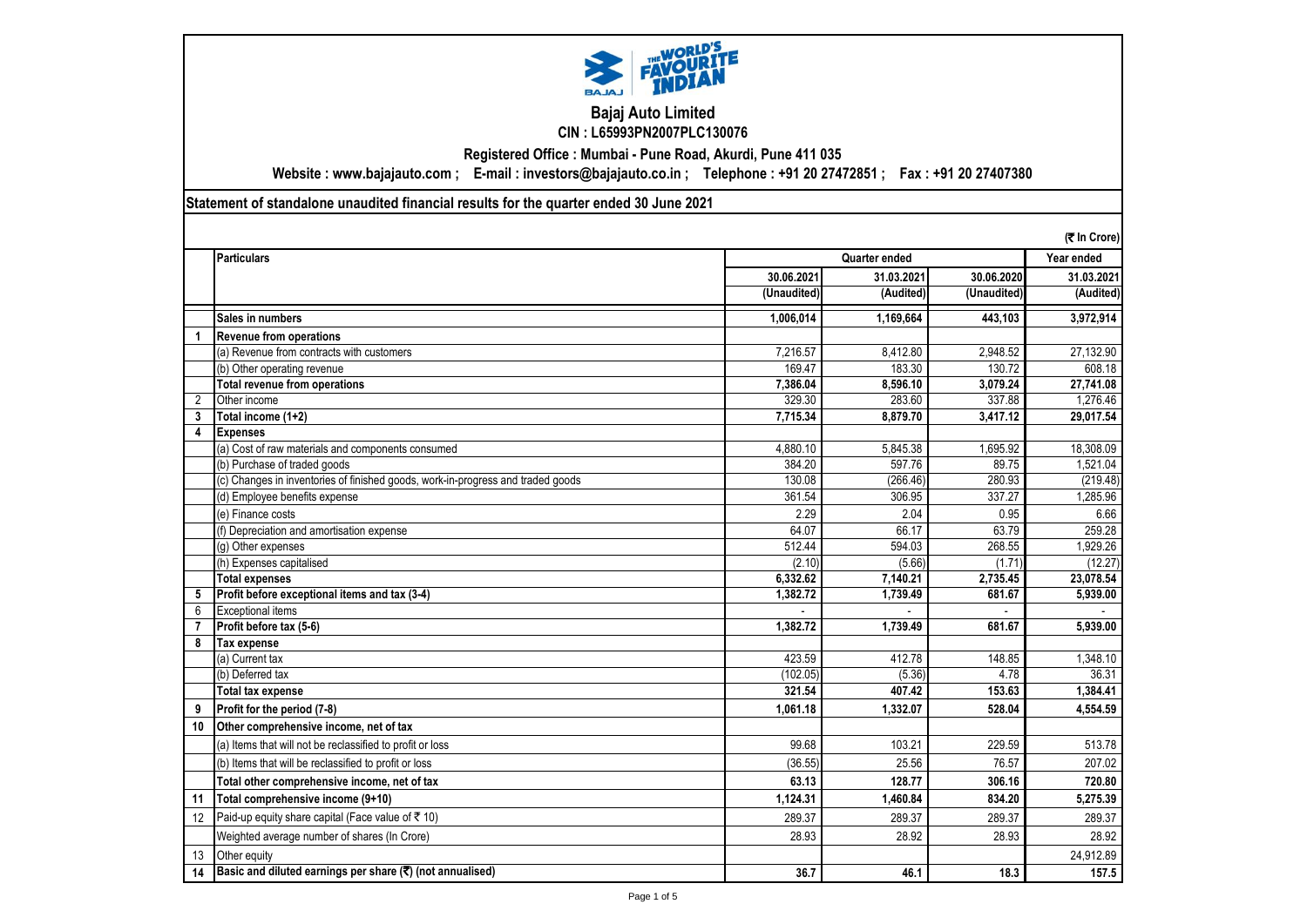# **Notes :**

- 1 The Company has considered the possible effects that may result from the global health pandemic relating to COVID-19 on its operations. In developing the assumptions relating to the possible future uncertainties in the economic conditions because of this pandemic, the Company, as at the date of approval of these financial statements has used internal sources of information and market based intelligence to arrive at its estimates.
- 2 Figures for previous year / period have been regrouped wherever necessary.
- 3 The above results have been reviewed by the Audit Committee and approved by the Board of Directors in the meeting held on 22 July 2021 and subjected to a limited review by the statutory auditors.

**By order of the Board of Directors For Bajaj Auto Limited**

| Pune                       | Niraj Bajaj      |
|----------------------------|------------------|
| . 22 July 2021<br>Date: 22 | $\gamma$ hairman |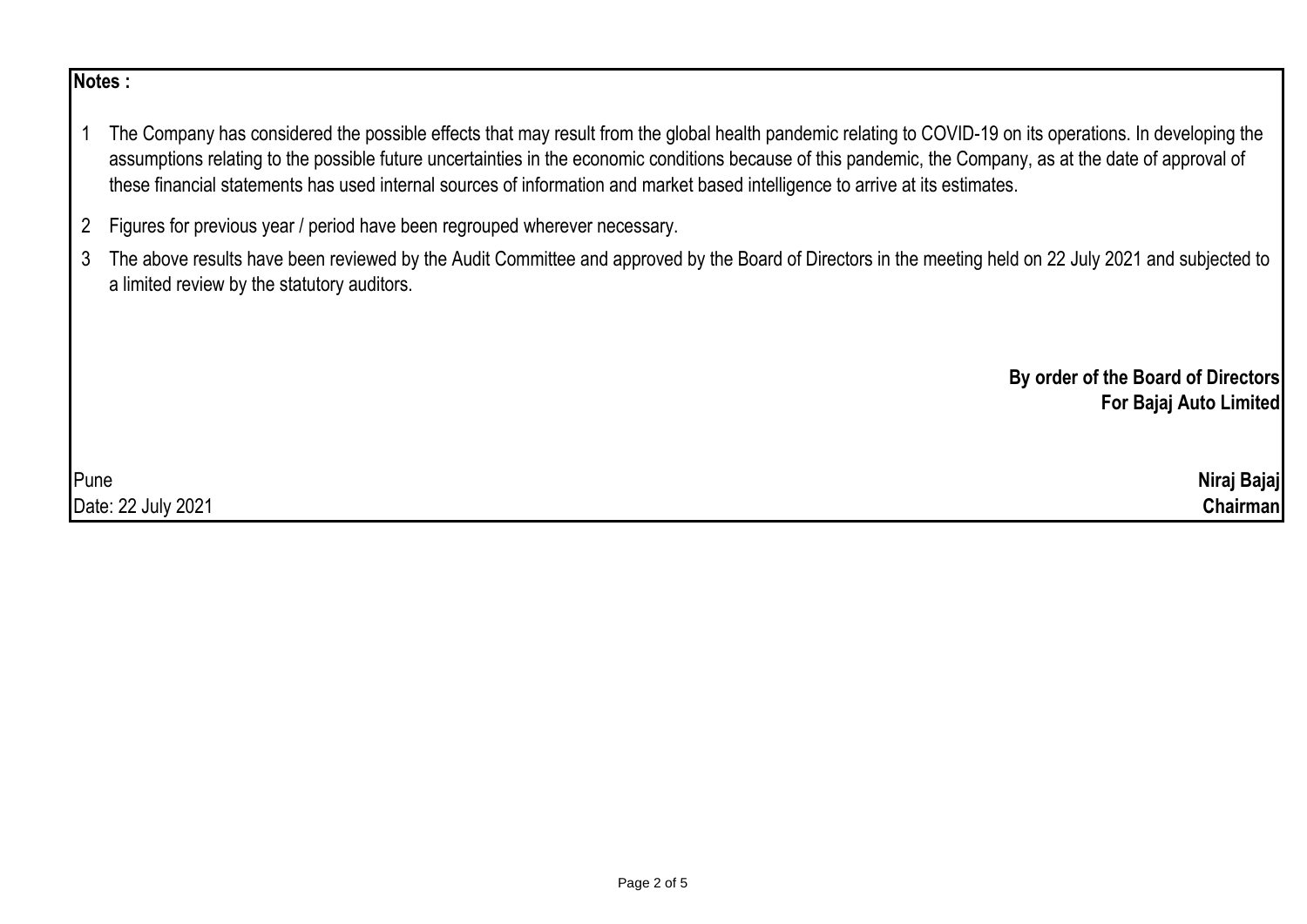

#### **Bajaj Auto Limited CIN : L65993PN2007PLC130076**

**Registered Office : Mumbai - Pune Road, Akurdi, Pune 411 035**

**Website : www.bajajauto.com ; E-mail : investors@bajajauto.co.in ; Telephone : +91 20 27472851 ; Fax : +91 20 27407380**

#### **Statement of consolidated unaudited financial results for the quarter ended 30 June 2021**

|                         |                                                                                 |                    |                  |                | (そ In Crore)                         |
|-------------------------|---------------------------------------------------------------------------------|--------------------|------------------|----------------|--------------------------------------|
|                         | <b>Particulars</b>                                                              |                    | Quarter ended    |                |                                      |
|                         |                                                                                 | 30.06.2021         | 31.03.2021       | 30.06.2020     | Year ended<br>31.03.202<br>(Audited) |
|                         |                                                                                 | (Unaudited)        | (Audited)        | (Unaudited)    |                                      |
| $\overline{1}$          | <b>Revenue from operations</b>                                                  |                    |                  |                |                                      |
|                         | (a) Revenue from contracts with customers                                       | 7,216.57           | 8,412.80         | 2,948.52       | 27,132.90                            |
|                         | (b) Other operating revenue                                                     | 169.47             | 183.30           | 130.72         | 608.18                               |
|                         | Total revenue from operations                                                   | 7,386.04           | 8,596.10         | 3,079.24       | 27,741.08                            |
| $\overline{2}$          | Other income                                                                    | 329.30             | 283.60           | 337.88         | 1,276.46                             |
| 3                       | Total income (1+2)                                                              | 7,715.34           | 8,879.70         | 3,417.12       | 29,017.54                            |
| $\overline{\mathbf{4}}$ | <b>Expenses</b>                                                                 |                    |                  |                |                                      |
|                         | (a) Cost of raw materials and components consumed                               | 4.880.10           | 5.845.38         | 1,695.92       | 18,308.09                            |
|                         | (b) Purchase of traded goods                                                    | 384.20             | 597.76           | 89.75          | 1,521.04                             |
|                         | (c) Changes in inventories of finished goods, work-in-progress and traded goods | 130.08             | (266.46)         | 280.93         | (219.48)                             |
|                         | (d) Employee benefits expense                                                   | 362.25             | 308.11           | 337.68         | 1,288.10                             |
|                         | (e) Finance costs                                                               | 2.29               | 2.04             | 0.95           | 6.66                                 |
|                         | (f) Depreciation and amortisation expense                                       | 64.22              | 66.24            | 63.79          | 259.37                               |
|                         | (g) Other expenses                                                              | 513.55             | 595.09           | 268.25         | 1,930.92                             |
|                         | (h) Expenses capitalised                                                        | (2.10)             | (5.66)           | (1.71)         | (12.27)                              |
|                         | <b>Total expenses</b>                                                           | 6,334.59           | 7,142.50         | 2,735.56       | 23,082.43                            |
| 5                       | Share of profits of associate                                                   | 110.96             | 221.50           | (132.42)       | 306.32                               |
| 6                       | Profit before exceptional items and tax (3-4+5)                                 | 1.491.71           | 1,958.70         | 549.14         | 6.241.43                             |
| $\overline{7}$          | <b>Exceptional items</b>                                                        |                    |                  |                |                                      |
| 8<br>9                  | Profit before tax (6-7)                                                         | 1,491.71           | 1,958.70         | 549.14         | 6,241.43                             |
|                         | Tax expense                                                                     |                    |                  |                |                                      |
|                         | (a) Current tax                                                                 | 423.59<br>(102.05) | 412.78<br>(5.36) | 148.85<br>4.78 | 1,348.10<br>36.31                    |
|                         | (b) Deferred tax<br><b>Total tax expense</b>                                    | 321.54             | 407.42           | 153.63         | 1,384.41                             |
|                         |                                                                                 |                    |                  |                |                                      |
| 10                      | Profit after tax (8-9)                                                          | 1,170.17           | 1,551.28         | 395.51         | 4,857.02                             |
| 11                      | Profit attributable to non-controlling interest                                 |                    |                  |                |                                      |
| 12                      | Profit for the period (10-11)                                                   | 1,170.17           | 1,551.28         | 395.51         | 4,857.02                             |
| 13                      | Other comprehensive income, net of tax                                          |                    |                  |                |                                      |
|                         | (a) Items that will not be reclassified to profit or loss                       | 99.68              | 106.01           | 229.59         | 516.58                               |
|                         | (b) Items that will be reclassified to profit or loss                           | 72.98              | (187.37)         | 145.21         | 236.37                               |
|                         | Total other comprehensive income, net of tax                                    | 172.66             | (81.36)          | 374.80         | 752.95                               |
| 14                      | Total comprehensive income (12+13)                                              | 1,342.83           | 1.469.92         | 770.31         | 5,609.97                             |
|                         |                                                                                 |                    |                  |                |                                      |
| 15                      | Profit attributable to:                                                         |                    |                  |                |                                      |
|                         | Owners of the company                                                           | 1,170.17           | 1,551.28         | 395.51         | 4,857.02                             |
|                         | Non-controlling interests                                                       | $\blacksquare$     | $\overline{a}$   | $\overline{a}$ |                                      |
| 16                      | Total comprehensive income attributable to:                                     |                    |                  |                |                                      |
|                         | Owners of the company                                                           | 1,342.83           | 1,469.92         | 770.31         | 5,609.97                             |
|                         | Non-controlling interests                                                       | $\blacksquare$     | $\blacksquare$   | $\sim$         | $\overline{\phantom{a}}$             |
|                         |                                                                                 |                    |                  |                |                                      |
| 17                      | Paid-up equity share capital (Face value of ₹ 10)                               | 289.37             | 289.37           | 289.37         | 289.37                               |
| 18                      | Other equity                                                                    |                    |                  |                | 26,984.06                            |
| 19                      | Basic and diluted earnings per share $(\overline{\mathbf{x}})$ (not annualised) | 40.5               | 53.6             | 13.7           | 167.9                                |
|                         |                                                                                 |                    |                  |                |                                      |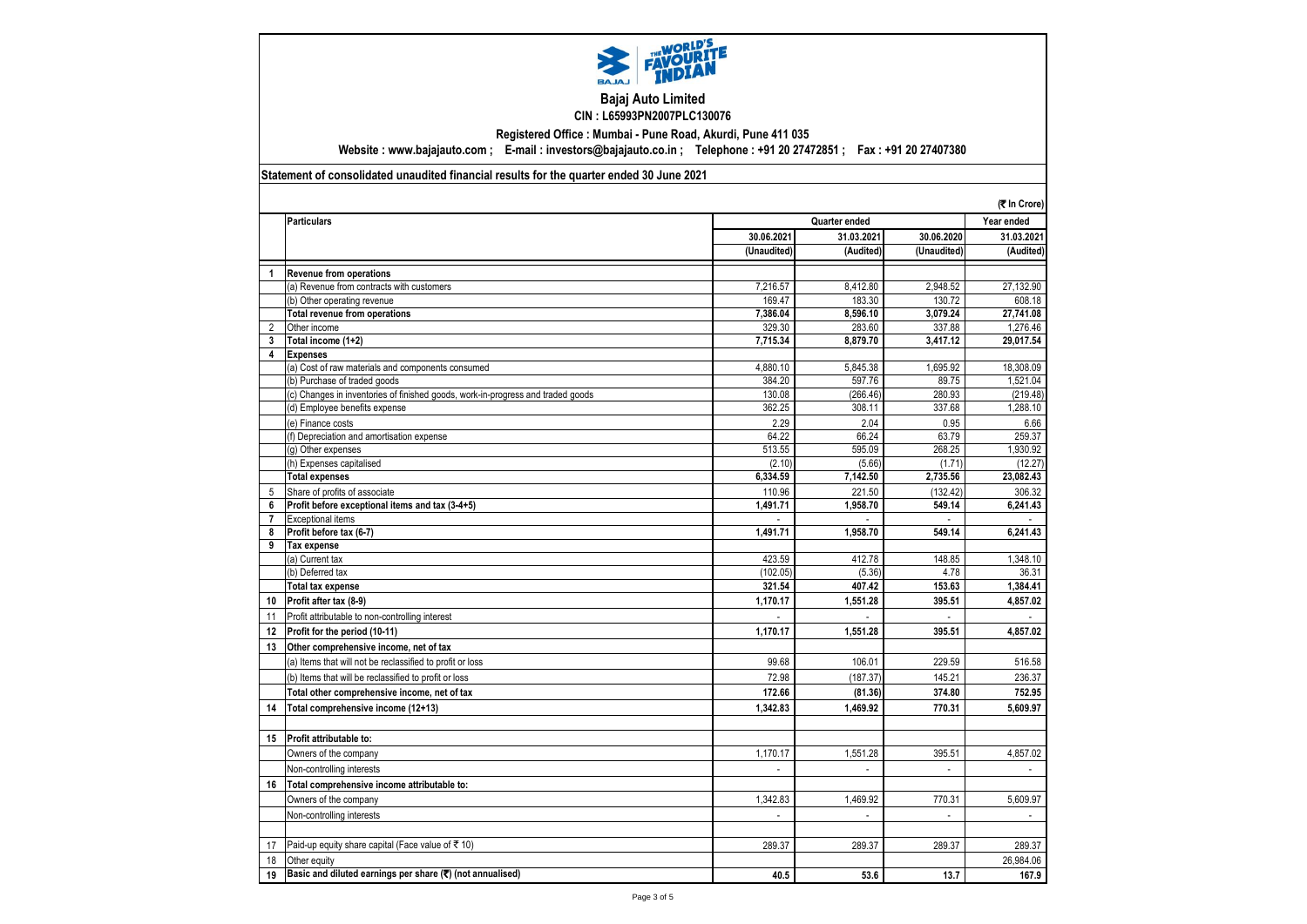| Segment-wise revenue, results and capital employed (consolidated)<br>(そ In Crore) |                                             |                      |            |             |            |
|-----------------------------------------------------------------------------------|---------------------------------------------|----------------------|------------|-------------|------------|
|                                                                                   | <b>Particulars</b>                          | <b>Quarter ended</b> |            |             | Year ended |
|                                                                                   |                                             | 30.06.2021           | 31.03.2021 | 30.06.2020  | 31.03.2021 |
|                                                                                   |                                             | (Unaudited)          | (Audited)  | (Unaudited) | (Audited)  |
| $\mathbf 1$                                                                       | <b>Segment revenue</b>                      |                      |            |             |            |
|                                                                                   | Automotive                                  | 7,412.52             | 8,597.04   | 3,079.28    | 27,750.12  |
|                                                                                   | Investments                                 | 302.82               | 282.66     | 337.84      | 1,267.42   |
|                                                                                   | <b>Total</b>                                | 7,715.34             | 8,879.70   | 3,417.12    | 29,017.54  |
| $\overline{2}$                                                                    | Segment profit before tax and finance costs |                      |            |             |            |
|                                                                                   | Automotive                                  | 1,192.08             | 1,678.96   | 213.07      | 4,983.82   |
|                                                                                   | Investments                                 | 301.92               | 281.78     | 337.02      | 1,264.27   |
|                                                                                   | <b>Total</b>                                | 1,494.00             | 1,960.74   | 550.09      | 6,248.09   |
|                                                                                   | Less: Finance costs                         | 2.29                 | 2.04       | 0.95        | 6.66       |
|                                                                                   | Total profit before tax                     | 1,491.71             | 1,958.70   | 549.14      | 6,241.43   |
| $\mathbf{3}$                                                                      | <b>Capital employed</b>                     |                      |            |             |            |
|                                                                                   | <b>Segment assets</b>                       |                      |            |             |            |
|                                                                                   | Automotive                                  | 10,954.64            | 11,386.85  | 8,716.37    | 11,386.85  |
|                                                                                   | Investments                                 | 22,269.30            | 21,500.05  | 16,919.68   | 21,500.05  |
|                                                                                   | Unallocable                                 | 492.78               | 714.81     | 751.85      | 714.81     |
|                                                                                   | Sub-total                                   | 33,716.72            | 33,601.71  | 26,387.90   | 33,601.71  |
|                                                                                   | <b>Segment liabilities</b>                  |                      |            |             |            |
|                                                                                   | Automotive                                  | 4,494.81             | 5,619.22   | 3,364.19    | 5,619.22   |
|                                                                                   | Investments                                 |                      |            |             |            |
|                                                                                   | Unallocable                                 | 24.15                | 24.15      | 15.74       | 24.15      |
|                                                                                   | Sub-total                                   | 4,518.96             | 5,643.37   | 3,379.93    | 5,643.37   |
|                                                                                   | <b>Capital employed</b>                     |                      |            |             |            |
|                                                                                   | Automotive                                  | 6,459.83             | 5,767.63   | 5,352.18    | 5,767.63   |
|                                                                                   | Investments                                 | 22,269.30            | 21,500.05  | 16,919.68   | 21,500.05  |
|                                                                                   | Unallocable                                 | 468.63               | 690.66     | 736.11      | 690.66     |
|                                                                                   | <b>Total</b>                                | 29,197.76            | 27,958.34  | 23,007.97   | 27,958.34  |